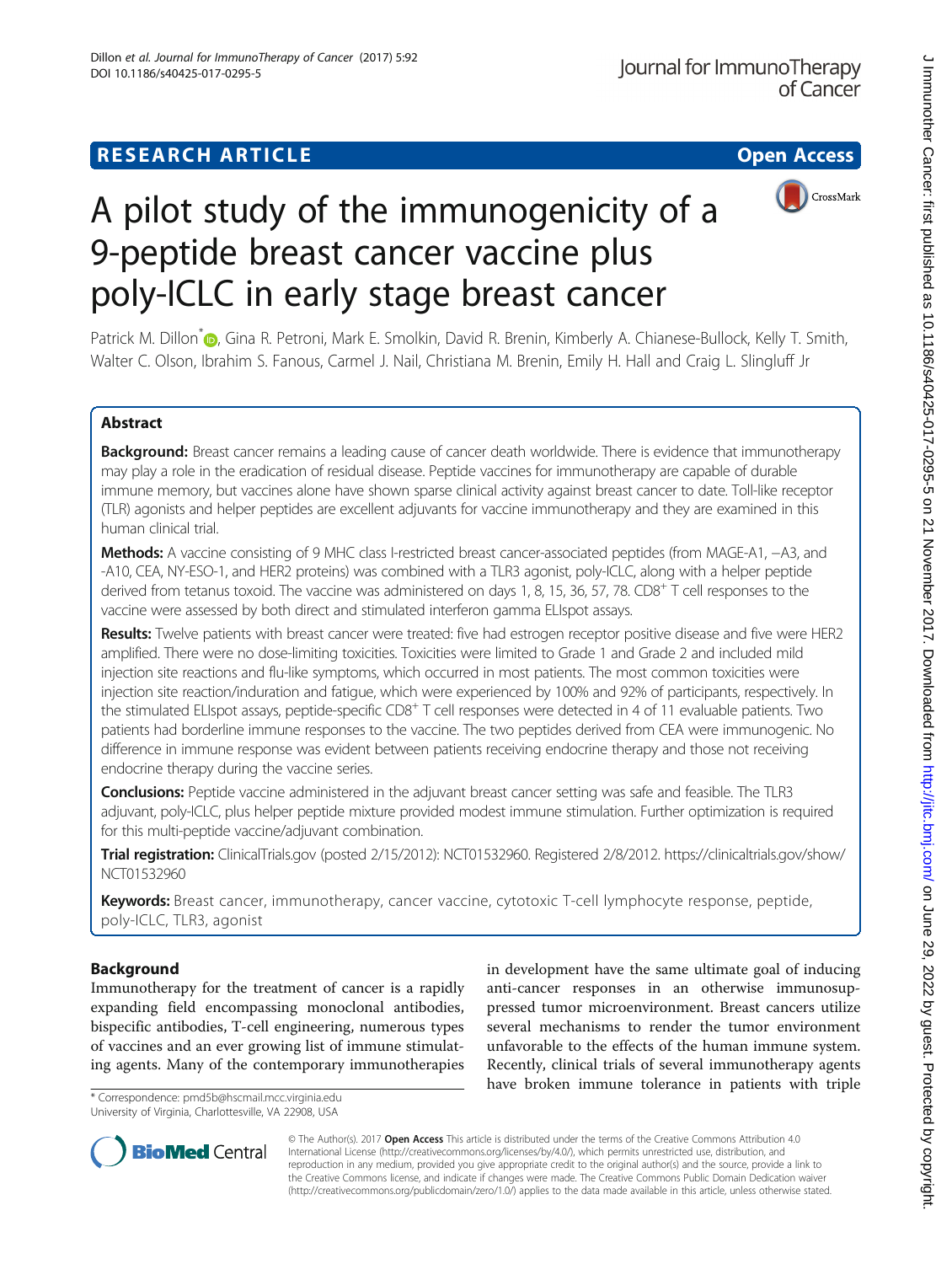negative breast cancer, offering new promise for other immune therapies [[1, 2\]](#page-7-0).

A current challenge in immunotherapy for breast cancer is how to break immune tolerance, which is especially challenging in estrogen receptor positive disease types. One approach is the use of multi-peptide vaccines, which have the potential to expand T lymphocytes against tumor antigens. Peptide-based vaccines administered with appropriate adjuvants can induce antigen-specific T-cell responses against cancer-related antigens [[3](#page-7-0)–[7](#page-7-0)]. A key component of an effective vaccine is a functional adjuvant to enhance the ability of dendritic cells (DC) to generate specific immune responses. In murine models, CD40 agonists have all of these qualities [\[8](#page-7-0)–[10\]](#page-7-0); however, CD40 agonists are currently not available for clinical use. As an alternative, we utilize a tetanus helper peptide known to stimulate CD4+ T cells [\[11,](#page-7-0) [12](#page-8-0)]. Stimulated CD4+ T cells express CD40L, which in turn should bind CD40 on DC.

Pathogen recognition receptors, such as the TLRs, are useful secondary adjuvant agents in peptide vaccines. TLRs constitute a receptor family that recognizes a wide variety of conserved microbial molecular patterns. TLR3 recognizes double stranded viral RNA, and when the TLR3 receptor on a DC is bound, the DC is rapidly activated to produce cytokines and upregulate costimulatory receptors, resulting in vigorous T cell responses [\[13\]](#page-8-0). There are data for the use of TLR agonists by topical, intradermal, subcutaneous, intramuscular and systemic routes [[13](#page-8-0)–[16\]](#page-8-0), which prompts the current investigation into use of poly-ICLC (a TLR3 agonist) by intradermal and intramuscular routes.

To test the immunogenicity of this novel adjuvant system, we designed a clinical trial combining poly-ICLC with the tetanus helper peptide [\[11](#page-7-0), [12\]](#page-8-0). Based on prior clinic experience with a 9 peptide vaccine in breast cancer, the poly-ICLC and tetanus peptide were given in conjunction with a 9 peptide mixture of breast cancer associated antigens. The peptides represent portions of the MAGE-A1, −A3, −A10, CEA, NY-ESO-1, and HER2 proteins. One CEA peptide is modified at one amino acid for major histocompatibility complex (MHC) binding affinity [[17, 18\]](#page-8-0). Several of the peptides have already demonstrated excellent immunogenicity in human patients, and one peptide (HER2 $_{369-377}$ ) is in phase III trials as a stand-alone peptide vaccine [\[19](#page-8-0)–[25](#page-8-0)]. The peptides for this study (Table 1) were previously employed in other cancer vaccine trials in an emulsion of Incomplete Freund's Adjuvant (IFA), and they were found to be safe in combination [[26](#page-8-0)]. However, there has been concern from the Overwijk group at MD Anderson that administration of vaccines with IFA might result in antigen-specific T-cells homing back to the vaccine site rather than tumor sites [[27](#page-8-0)–[29](#page-8-0)]. Thus, the adjuvant system described here was developed without IFA.

Table 1 Breast cancer related peptides employed in the 9 peptide vaccine and the tetanus peptide adjuvant

| Allele                                                                         | Sequence         | Epitope                       |
|--------------------------------------------------------------------------------|------------------|-------------------------------|
| HI A-A1                                                                        | <b>FADPTGHSY</b> | MAGE-A1 161-169               |
|                                                                                | <b>FVDPIGHIY</b> | MAGE-A3 <sub>168-176</sub>    |
| HLA-A2                                                                         | KIFGSI AFI       | Her-2/neu <sub>369-377</sub>  |
|                                                                                | YLSGADLNL        | $CEA_{571-579}$ *             |
|                                                                                | GI YDGMEHI       | MAGE-A10 254-262              |
| $HI A-A3$                                                                      | <b>HLFGYSWYK</b> | CEA $27-35$                   |
|                                                                                | VI RENTSPK       | Her-2/neu <sub>754-762</sub>  |
|                                                                                | <b>SLFRAVITK</b> | MAGE-A1 <sub>96-104</sub>     |
| HLA-A3/HLA-A31                                                                 | ASGPGGGAPR       | NY-ESO-1 53-62                |
| Tetanus toxoid-derived helper peptide<br>Binds to multiple<br>class II alleles | AQYIKANSKFIGITEL | $**$<br>P <sub>2830-844</sub> |

\*Asparagine to aspartic acid change at position 576

\*\*An alanine residue was added to the N-terminus to prevent cyclization

We tested the hypothesis that vaccination with a multi-peptide vaccine combined with poly-ICLC and a helper peptide would be safe in the adjuvant breast cancer setting. We also hypothesized that the replacement of IFA by Poly-ICLC as an adjuvant would increase the proportion of participants with ELIspot positive responses to the vaccine. A sub-aim was to assess whether the concurrent use of endocrine therapy had an impact on immunogenicity of the vaccine.

### Methods

This study was a single-arm, open label, pilot study of safety and immune efficacy of peptide vaccination with poly-ICLC and it was open to enrollment by patients with stage IB-IV resected breast cancer (Table [2\)](#page-2-0). In the end, the trial actually enrolled a cohort of patients with stage II and III disease. Participants must have completed their last dose/treatment of any radiation, chemotherapy or trastuzumab therapy between 45 and 180 days prior to enrollment. The study was approved by the University of Virginia Institutional Review Board on 11/2/2011 (IRB#15881). All participants signed approved informed consent per institutional standards. The study was conducted in accordance with declaration of Helsinki with good clinical practice as defined by the International Conference on Harmonization.

For each vaccination, the participants received 100 mcg of each of the 9 peptides (Table 1), plus 200 mcg of the tetanus toxoid peptide [\[12\]](#page-8-0), plus 1 mg poly-ICLC. [[30](#page-8-0)–[32](#page-8-0)] The nine epitopes in the vaccine were chosen based on 1) their MHC restriction (approximately 60–80% of the breast cancer patient population express HLA-A1, −A2, −A3, or -A31), 2) the frequency of expression of the parent protein in adenocarcinomas of the breast, and 3) their proven immunogenicity in vivo.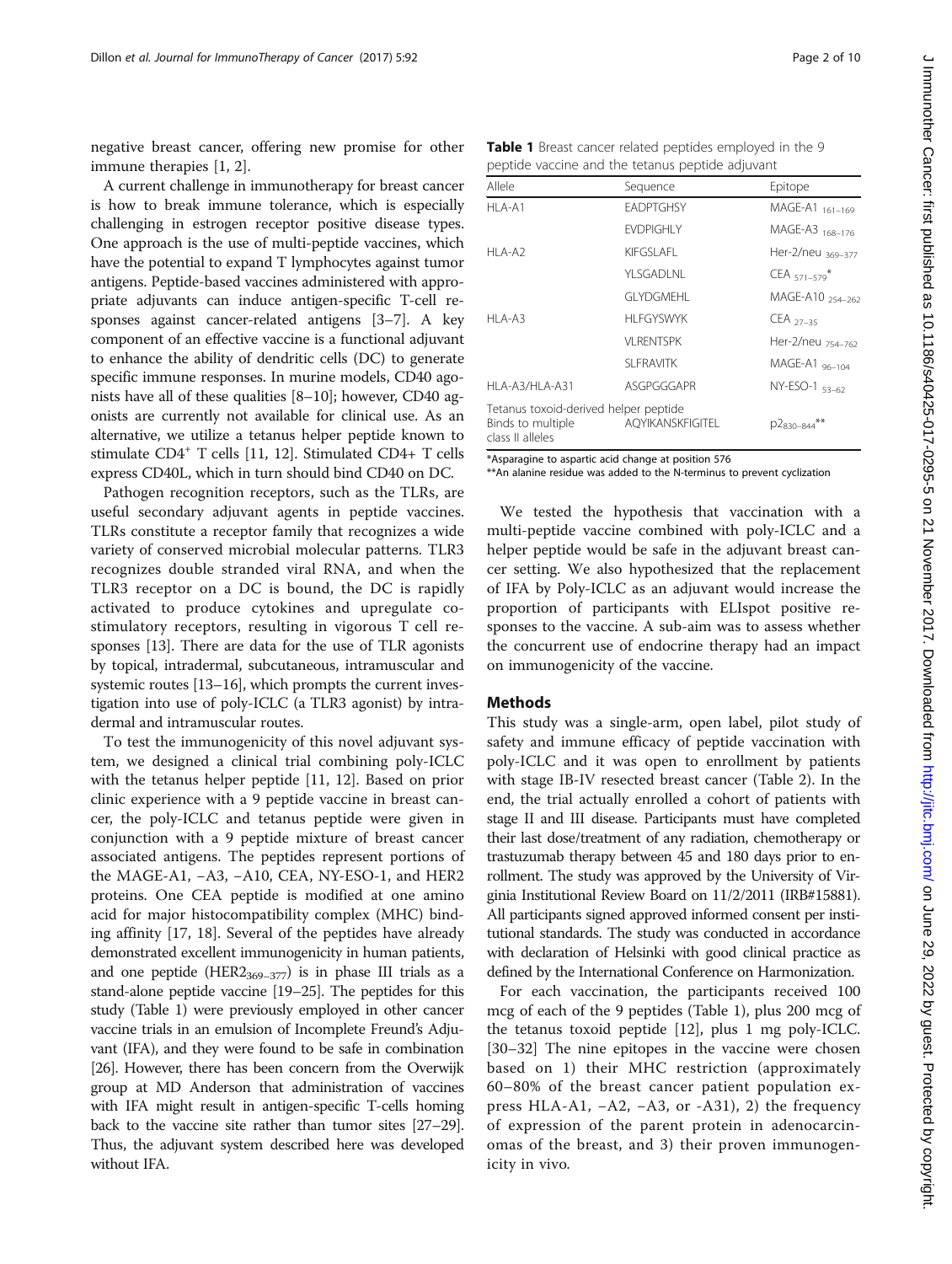<span id="page-2-0"></span>Table 2 Patient Characteristics

| Characteristics              | Safety set  | Immunologic set |  |
|------------------------------|-------------|-----------------|--|
|                              | $n = 12$    | $n = 11$        |  |
| Age in years, median (range) | 48 (31, 62) | 49 (31, 62)     |  |
|                              | n (%)       | n (%)           |  |
| Gender                       |             |                 |  |
| Female                       | 12 (100%)   | 11 (100%)       |  |
| Race                         |             |                 |  |
| Caucasian                    | 12 (100%)   | 11 (100%)       |  |
| Ethnicity                    |             |                 |  |
| Non-Hispanic                 | 12 (100%)   | 11 (100%)       |  |
| Menopausal Status            |             |                 |  |
| Post-menopausal              | 8 (67%)     | 7 (64%)         |  |
| Pre-menopausal               | 4 (33%)     | 4 (33%)         |  |
| Pathologic Type              |             |                 |  |
| Ductal                       | 11 (92%)    | 11 (100%)       |  |
| Unknown                      | 1(8%)       |                 |  |
| Histologic Grade             |             |                 |  |
| Grade II                     | 3(25%)      | 3 (27%)         |  |
| Grade III                    | 8 (67%)     | 7 (64%)         |  |
| Unknown                      | 1(8%)       | 1(9%)           |  |
| Stage                        |             |                 |  |
| Ш                            | 3 (25%)     | 3(27%)          |  |
| $\mathbb{H}$                 | 9 (75%)     | 8 (73%)         |  |
| <b>ER Status</b>             |             |                 |  |
| Negative                     | 5 (42%)     | 5 (45%)         |  |
| Positive                     | 7 (58%)     | 6 (55%)         |  |
| <b>PR Status</b>             |             |                 |  |
| Negative                     | 6 (50%)     | 6 (55%)         |  |
| Positive                     | 6 (50%)     | 5 (45%)         |  |
| Her 2/Neu Status             |             |                 |  |
| Negative                     | 6 (50%)     | 5 (45%)         |  |
| Positive                     | 5 (42%)     | 5 (45%)         |  |
| Unknown                      | 1 (8%)      | 1 (9%)          |  |
| On Hormonal Therapy          |             |                 |  |
| No                           | 6 (50%)     | 5 (45%)         |  |
| Yes                          | 6 (50%)     | 6 (55%)         |  |
| Type                         |             |                 |  |
| Arimidex                     | 3           | 3               |  |
| Tamoxifen                    | 3           | 3               |  |
| HLA type (may be multiple)   |             |                 |  |
| A1                           | 7 (58%)     | 7 (64%)         |  |
| A <sub>2</sub>               | 5 (42%)     | 4 (36%)         |  |
| A3                           | 6 (50%)     | 6 (55%)         |  |
|                              |             |                 |  |

# J Immunother Cancer: first published as 10.1196/s40425-017-0295-5 on 21 November 2017. Downloaded from http://jitc.bmj.com/ on June 29, 2022 by guest. Protected by copyright J mmunother Cancer: tirst published as 10.1186/s40425-017-0295-5 on 21 November 2017. Downloaded from <http://jitc.bmj.com/> on June 29, 2022 by guest. Protected by copyright.

### Dosing and vaccine preparation

Peptides were vialed under sterile condition per FDA approval (BB-IND# 12761). The poly-ICLC (Hiltonol; Oncovir, Inc.; Washington, DC) was provided by the Ludwig Institute (New York, NY) as a clinical grade reagent for experimental use in single-use vials containing 1 mL of a 2 mg/mL solution (IND 43984).

Peptides for vaccines were synthesized and purified (> 95%) under GMP (good manufacturing practice) conditions (Multiple Peptide Systems, now Polypeptide Laboratories, San Diego, CA). The peptides were reconstituted and vialed in single-use vials by either Merck Biosciences AG Clinalfa (Läufelingen, Switzerland) (tetanus peptide) or by the University of Virginia Human Immune Therapy Center (9-peptide vaccine). Each vaccine was 1 ml of a stable solution consisting of 100 mcg of each of the 9 Class I MHC restricted peptides, 200 mcg of the tetanus helper peptide and 1 mg of Poly-ICLC.

Vaccines were administered on days 1, 8, 15, 36, 57, and 78. The vaccine was administered intramuscular (IM) (0.5 ml) and intradermal (ID) (0.5 ml) at one site, alternating between the arm site opposite the breast cancer and an anterior thigh site. All participants were closely observed for adverse events for at least 20 min following each vaccination.

## Participant selection

Eligibility requirements included age  $\geq 18$  years, ECOG performance 0–1, and expression of HLA-A1, −A2, or -A3. All races and ethnic backgrounds were eligible. Staging was determined using the Seventh Edition AJCC staging system.

Participants were permitted to receive hormonal therapy at the time of study if hormonal therapy was a component of the standard of care. Exclusion criteria included the presence of autoimmune disease, HIV, Hepatitis C, poorly controlled diabetes, pregnancy, known or suspected allergies to vaccine components, or impaired hepatic or renal function.

## Clinical assessments

The study was conducted on an outpatient basis in the University of Virginia Cancer Center with evaluations on days 1, 8, 15, 36, 57, 78, 85 and 108. Participants were off treatment follow-up approximately 4 months after first vaccine administration.

Participants kept a daily diary of toxicities for days 1 through 85. The diaries were reviewed by a research clinician prior to the next scheduled vaccine. The trial was monitored continuously for treatment-related adverse events, using NCI Common Terminology Criteria for Adverse Events version 4.03. Dose-modification of vaccine was indicated if grade 3 adverse events occurred. Protocol treatment was to be discontinued for any grade 3 toxicity.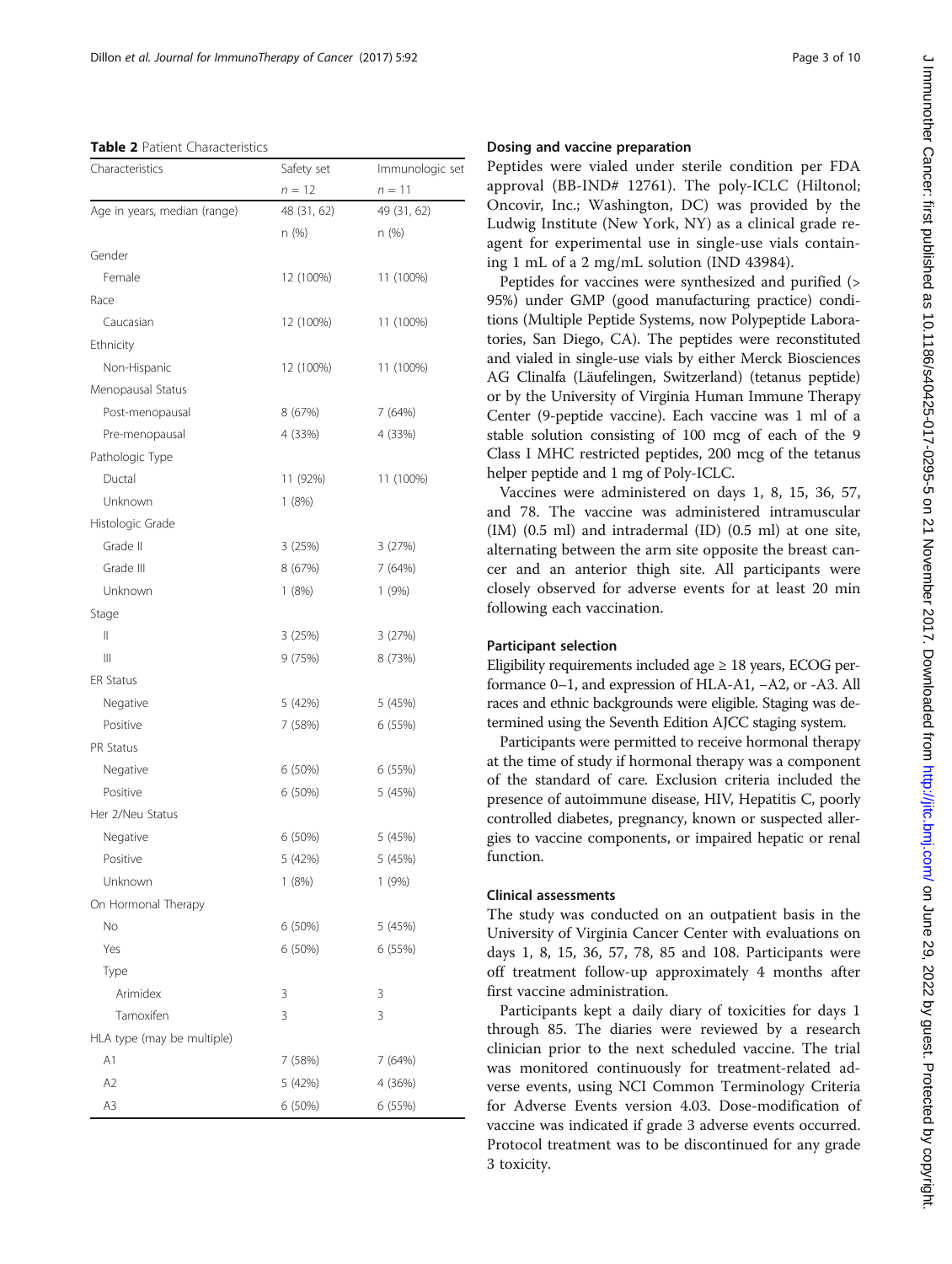### Laboratory assessments

PBMC and serum were isolated from peripheral blood (100–140 ml) at the time points shown in fig. 1. Lymphocytes were isolated using Ficoll gradient centrifugation, and cryopreserved in 10% DMSO/90% serum by the Biorepository and tissue Research Facility at the University of Virginia. The ELIspot assay was used to evaluate  $CD8<sup>+</sup>$  T cell responses [[33](#page-8-0)–[36\]](#page-8-0). In this assay, antigen-specific CD8<sup>+</sup> T cell responses are quantified by IFNγ production. Cytotoxic T-cells that are not anergized should secrete IFNγ after exposure to their cognate antigen, especially if they have a memory phenotype. ELIspot assays can reproducibly detect functional CTL responses to defined antigens at levels below 0.01%. The IFN-γ production is based on the fact that the assay was performed after stimulation with peptides known to be restricted by Class I MHC. Responses to tetanus peptide from CD4<sup>+</sup> cells were measured similarly.

The ELIspot assays were performed directly ex vivo, after cryopreservation (direct ELIspot) or after one in vitro sensitization (stimulated ELIspot). Methods for the stimulated ELIspot assay have been reported [[35](#page-8-0), [37\]](#page-8-0). For direct ELIspot assays, 200,000 peripheral blood mononuclear cells (PBMC) were plated per well, and pulsed with synthetic peptide (10 mcg/ml), in quadruplicate. Controls included irrelevant peptides, a mixture of viral peptides (CEF peptide pool), PMA-ionomycin and PHA. Assessment of immunologic response was based upon a foldincrease over the maximum of two negative controls and the following criteria. Evaluation of T-cell responses was based on the definitions:  $N_{\text{vax}}$  = number T-cells responding to vaccine peptide;  $N_{\text{neg}}$  = number T-cells responding to maximum negative control;  $R_{\text{vax}} = N_{\text{vax}}/N_{\text{neq}}$ . A patient was considered to have a T-cell response to vaccination (binary yes/no), by direct ELIspot assay only if all of the following criteria were met: (1)  $N_{\text{vax}}$  exceeded  $N_{\text{neg}}$ by at least 20 cells /  $100,000$  CD4<sup>+</sup> or CD8<sup>+</sup> cells  $(0.02\%)$ , where CD8 and CD4 counts were based on flow cytometric evaluations of the PBMC samples. (2) R<sub>vax</sub> ≥ 2, (3) (N<sub>vax</sub> – 1 SD) ≥ (N<sub>neg</sub> + 1 SD), and (4) R<sub>vax</sub> after vaccination ≥2 × R<sub>vax</sub> pre-vaccine, as described. The same criteria applied for

stimulated ELIspot assays except that the threshold for criterion (1) was higher: such that  $N_{\text{vax}}$  had to exceed  $N_{\text{neg}}$  by at least 100 cells /  $100,000$  CD4<sup>+</sup> or CD8<sup>+</sup> cells (0.1%). Fold-increases less than one (e.g., control counts exceed number of responding T-cells, or fold response compared to baseline is less than one) were set equal to one to indicate no response and to prevent overinflating adjusted foldincreases due to pre-vaccine ratios less than one, or division by zero, while not affecting the determination of response. These methods are consistent with our prior analyses [\[38](#page-8-0)]. For the CEA peptide, both wild type peptide and modified CEA were assessed.

This pilot study was designed to test for an immune response rate by direct ELIspot of 45% (rate observed in prior study) [[26](#page-8-0)] versus an alternative rate of 75% with a one-sided exact test providing >90% power (actual type II error 0.0775) at an alternative positive rate of 75% assuming a one-sided 10% level test (actual type I error 0.0871) with a target accrual goal of 24 eligible participants. With this design the null hypothesis of a 45% immune response rate would be rejected if 12 or more responses by direct ELIspot were observed in 24 patients.

### Results

Fifteen breast cancer patients consented to screen for the study, and 13 patients were enrolled. One enrolled patient was unable to receive study treatment because of scheduling delays after a prior surgery. An unplanned interim look of the data occurred after accrual of half the target number of participants, thus, a total of 12 patients were included in the safety analysis. One patient experienced disease progression after 2 doses of vaccine and withdrew from the study. Eleven patients completed all vaccines and had research blood drawn at all designated time-points (Fig. 1). The study was terminated early due to the lack of observed responses by direct ELIspot assay in the first 11 participants. Patient demographics and clinical presentations were typical for a cohort of patients with mixed stages of breast cancer (Table [2](#page-2-0)). The median age was 48. All patients were female, and all were Caucasian. One-half of patients (6 of 12) were on

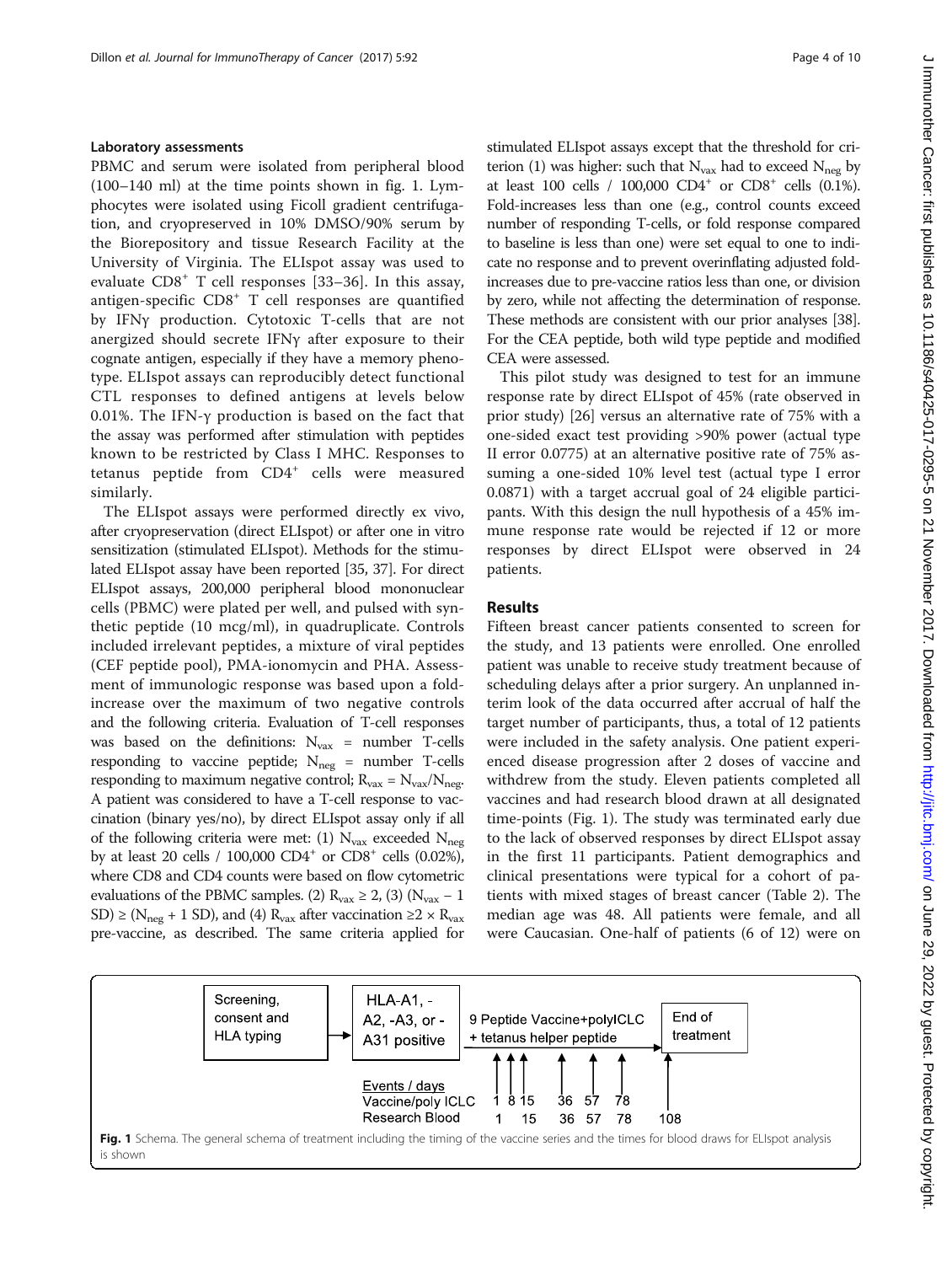adjuvant tamoxifen or aromatase inhibitor, and those six patients remained on hormonal therapy during the vaccine series.

Treatment-related adverse events are detailed in Table 3. The vaccines were very well tolerated and there were no related late toxicities beyond 30 days post-vaccination. There were no grade 3 or 4 adverse events or treatmentrelated deaths. There were no dose-limiting toxicities. The most common adverse event was an injection site reaction, which was observed in 100% of participants. Vaccine sites in the leg and arm were generally erythematous and firm, but no ulceration was observed. Nine of the patients had grade 2 injection site reactions, 3 were grade 1. Interestingly the injection site reactions did not persist as long in this study as in prior breast and melanoma vaccine studies (most were less than a week in duration). Less common events included fatigue, fever, chills, nausea, arthralgia, myalgia and headache. Two patients described flu-like symptoms.

Table 3 Toxicities and highest grade

| BREAST 41 Toxicities (Related)                      |                                          |                | $N = 12$       |  |
|-----------------------------------------------------|------------------------------------------|----------------|----------------|--|
|                                                     |                                          | Total          |                |  |
| Category                                            | AF                                       | G1             | G <sub>2</sub> |  |
| EAR AND LABYRINTH DISORDERS                         | <b>TINNITUS</b>                          | 1              |                |  |
| <b>GASTROINTESTINAL DISORDERS</b>                   | <b>NAUSEA</b>                            | 3              |                |  |
| <b>GENERAL DISORDERS AND</b>                        | <b>CHILLS</b>                            | 3              |                |  |
| <b>ADMINISTRATION SITE</b><br><b>CONDITIONS</b>     | <b>FATIGUE</b>                           | 6              | 5              |  |
|                                                     | <b>FFVFR</b>                             | $\overline{4}$ |                |  |
|                                                     | FI U LIKE<br><b>SYMPTOMS</b>             | $\mathfrak{D}$ |                |  |
|                                                     | <b>INJECTION SITE</b><br><b>REACTION</b> | 3              | 9              |  |
| <b>IMMUNE SYSTEM DISORDERS</b>                      | <b>AUTOIMMUNE</b><br><b>DISORDER</b>     | $\mathfrak{D}$ |                |  |
| INJURY, POISONING AND<br>PROCEDURAL COMPLICATIONS   | <b>BRUISING</b>                          | 1              |                |  |
|                                                     | <b>SEROMA</b>                            | 1              |                |  |
| <b>METABOLISM AND NUTRITION</b><br><b>DISORDERS</b> | <b>ANOREXIA</b>                          | 3              |                |  |
| MUSCULOSKELETAL AND                                 | ARTHRAI GIA                              | 6              |                |  |
| <b>CONNECTIVE TISSUE DISORDERS</b>                  | <b>MYALGIA</b>                           | 5              |                |  |
|                                                     | <b>OTHER</b>                             | 1              |                |  |
| NERVOUS SYSTEM DISORDERS                            | <b>DIZZINESS</b>                         | 3              |                |  |
|                                                     | <b>HEADACHE</b>                          | 5              | 1              |  |
| PSYCHIATRIC DISORDERS                               | <b>AGITATION</b>                         | 1              |                |  |
|                                                     | <b>OTHER</b>                             | $\mathcal{P}$  |                |  |
| SKIN AND SUBCUTANEOUS<br><b>TISSUE DISORDERS</b>    | <b>HYPERHIDROSIS</b>                     | 1              |                |  |
| VASCULAR DISORDERS                                  | <b>FI USHING</b>                         | 1              |                |  |
| <b>OVERALL MAXIMUM</b>                              |                                          | 3              | 9              |  |

The trial was designed with use of a direct ex vivo ELIspot assay as the primary assay for evaluating  $CD8<sup>+</sup>$  T cell responses to peptides in the vaccine. No responses were observed to the 9 breast peptides in the direct ex vivo ELIspot assays in the first eleven participants [90% CI(0, 23.4%)] which indicated an immune response rate below the null rate of 45%. Nine patients had responses to tetanus helper peptide. As part of a secondary endpoint for the study, we used the stimulated ELIspot assay. Four of the eleven evaluable participants had CD8+ T cell responses with that assay. Two additional patients had responses just below the cut-off for positivity. The four immune responders and two near responders are displayed, over time, in Fig. [2](#page-5-0). Notably patients 5, 7 and 12 had positive ELIspot assays at multiple time points, suggesting persistent immune recognition. Three of the four responders had their first ELIspot responses detectable by week 5. Two ELISpot responses were observed in response to the modified HLA-A2 CEA<sub>571-579</sub> peptide (YLS-D antigen) and two responses were observed in response to HLA-A3  $CEA_{27-35}$  (HLF antigen). One patient had a borderline response to HLA-A3 MAGE-A $1_{96-104}$  (patient 2). Surprisingly neither of the HER2 peptides in this study generated strong ELIspot response.

### **Discussion**

Peptide vaccines are appealing both for prevention and for treatment purposes of cancer. Their promise is that they may activate and expand T cells capable of immediate tumor rejection and may generate T-cell memory to provide long-term protection from tumor recurrence. The challenges facing peptide vaccines in breast cancer relate to overcoming the low immunogenicity of estrogen receptor positive cancers, the locally immunosuppressive microenvironment, poor DC activation and perhaps tumor heterogeneity/plasticity [\[39](#page-8-0)]. This trial sought to improve vaccine activity in breast cancer by the addition of a TLR3 agonist and the limitation to patients without high tumor burdens. We included a helper peptide as a mechanism for activating helper T cells [[40](#page-8-0)–[45](#page-8-0)]. Responses to the tetanus helper peptide were observed by ELIspot as expected (Fig. [2](#page-5-0) and Additional file [1](#page-7-0): Figure S1).

The concept of the vaccine site as a depot, which may attract activated T cells to home back to the vaccine site rather than the tumor sites is a recently studied challenge to cancer vaccines [\[27](#page-8-0)–[29\]](#page-8-0). The current trial was designed to avoid both the T cell depot effects of IFA and also to avoid the toxicity of using IFA as an adjuvant (i.e. vaccine site ulceration/infection/pain in >30% of patients) [\[46](#page-8-0)–[48](#page-8-0)]. For these reasons IFA was excluded from the preparation of this 9 peptide vaccine. In the absence of IFA, the toxicity of this vaccine was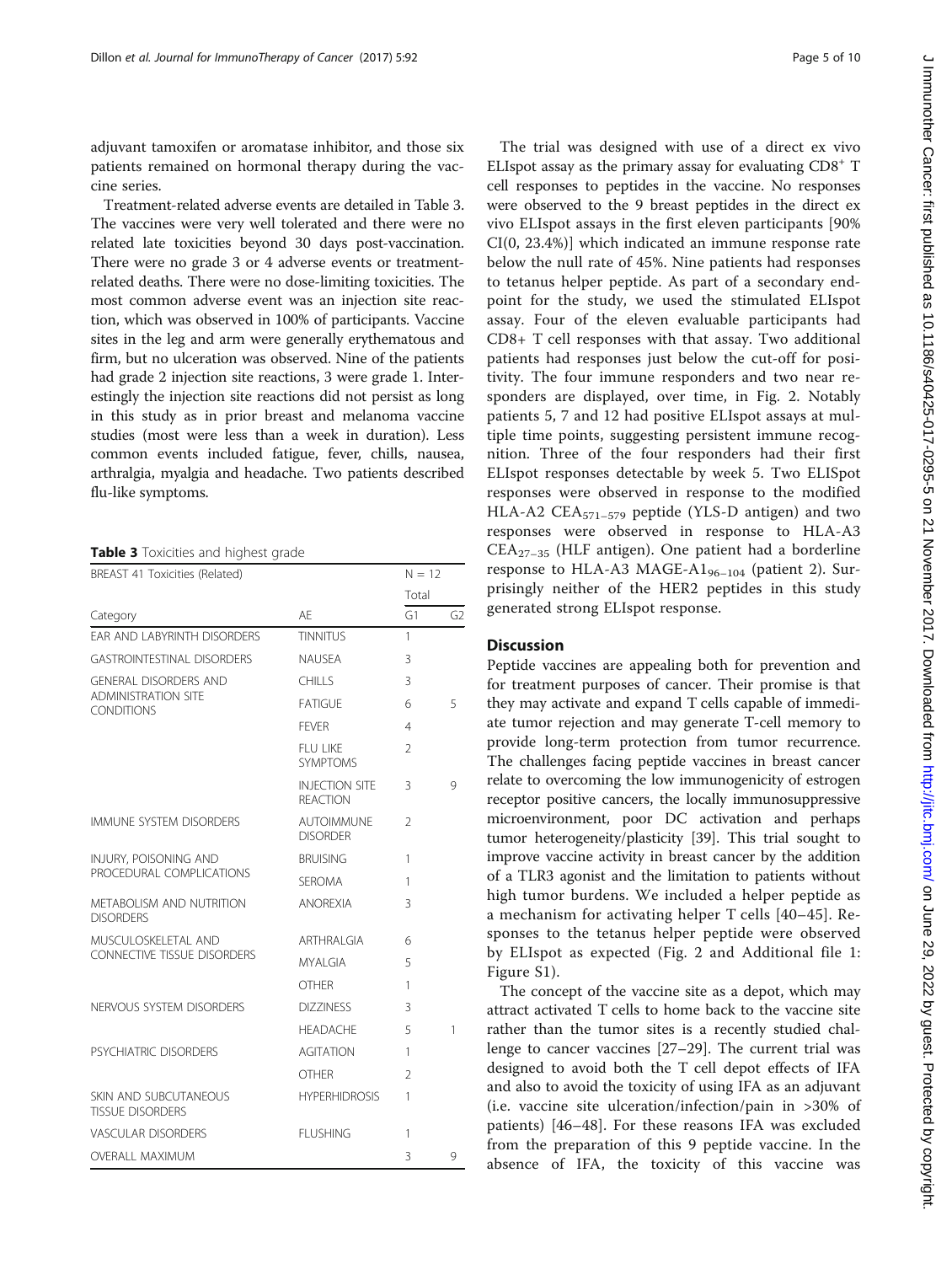<span id="page-5-0"></span>

Fig. 2 Stimulated ELIspot responses. Four confirmed responses and 2 near-responders to the multi-peptide vaccine following in vitro stimulated and analyzed by ELIspot. The x-axis shows both the week of study and the vaccine number  $(v = 1,$  etc). The y axis is label for the adjusted ratio of spots to negative control. The dashed line indicates the preferred threshold ratio for response and is set at a threshold ratio of 2.0 and minimum of 20 T cells per 100,000 CD8+ T cells in a stimulated assay. Only the HLA relevant peptides for each patient are shown. \*In all graphs there is at least one peptide (marked \*) for which the adjusted ELIspot ratio remained 0 throughout and the corresponding data points for ratio of 0 are not shown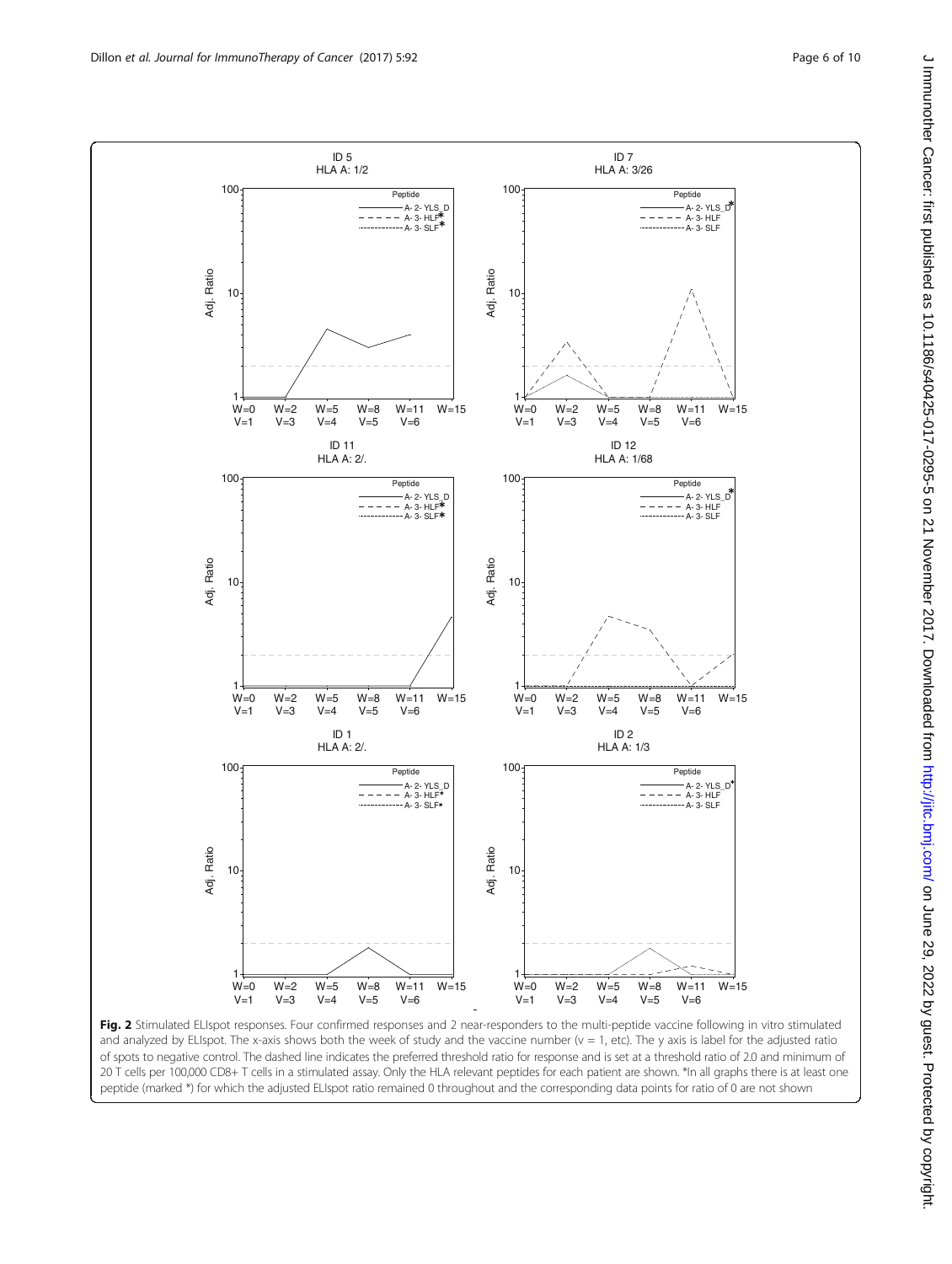minimal; there were markedly low rates of local reactions and no injection site ulceration was observed. GM-CSF was considered for use an adjuvant, but given a prior report showing negative impact on immunogenicity [\[49](#page-9-0)] it was omitted.

The results from the stimulated ELIspot assays in this trial indicate that circulating T cell responses to vaccinating peptides may be observed. The observation of response to the CEA peptide is encouraging since CEA is somewhat aberrantly expressed by many breast cancers, both ER positive and negative [[50](#page-9-0), [51](#page-9-0)]. This observation that T cells could be stimulated to recognize CEA corroborates several prior CEA-based vaccines [[52](#page-9-0)–[55\]](#page-9-0), most notably a CEA DNA vaccine resulted in clonal, CEA-specific T cell responses as well as B-cell responses and helper responses [[56](#page-9-0)].

Furthermore, the observation of ELIspot response to MAGE-A1 in breast cancer is intriguing since there are recently reports of immunogenicity of MAGE-A1 for breast cancer patients [\[57](#page-9-0)–[60\]](#page-9-0). It was previously reported that 27% of breast tumors are positive for at least one of the MAGE transcripts and MAGE expression was more common in ductal breast cancer and Ki-67 high tumors [[61\]](#page-9-0). Thus, our observation of MAGE-A1 response in a small sample of ductal breast cancer patients and observation in both ER positive and ER negative patients adds support to future investigation of this peptide for cancer vaccine research.

Notably the  $HER2_{369-377}$  peptide is the same peptide which was reported to generate robust immune responses in several prior trials when combined with GM-CSF [[19](#page-8-0)–[25\]](#page-8-0). We did not observe strong responses to the HER2 peptides, despite the fact that these peptides are reported to generate T cell responses in other studies [[62\]](#page-9-0). The sample size of HLA A2/A3 patients for HER2 peptides is too small to draw a conclusion, but it is probable that the adjuvant system employed in our study was inadequate. It might also be a possibility that with nearly half of the patients in this study showing baseline overexpression of HER2, tolerance toward the HER2 protein could pre-date vaccination. Indeed HER2 immunity has been reported to be lost in clinically HER2 positive disease and that may also explain our observations [\[63](#page-9-0)].

Adjuvants have been employed in vaccines for over 80 years with varying degrees of benefit across many disease types. Many TLR agonists have shown success as adjuvants. Poly-ICLC is one TLR3 agonist which is often combined with vaccine and cellular immunotherapies in order to induce type I interferons and mimic inflammatory response to systemic viral infection by amplification of interferons alpha and gamma as well as IL-1a and IL-6  $[15, 30, 32, 64]$  $[15, 30, 32, 64]$  $[15, 30, 32, 64]$  $[15, 30, 32, 64]$  $[15, 30, 32, 64]$  $[15, 30, 32, 64]$ . The addition of poly-ICLC to immunotherapies generally seems to augment the breadth and strength of the CD8 T cell response and in some cases generates anti-tumor activity [\[15](#page-8-0), [30](#page-8-0), [32,](#page-8-0) [64](#page-9-0)]. Poly-ICLC trials have acceptable safety profiles, even when poly-ICLC has been given systemically [\[15](#page-8-0), [32](#page-8-0), [64](#page-9-0)–[68](#page-9-0)]. Despite these compelling data, we were unable to determine whether the administration of poly-ICLC by intradermal and intramuscular routes had an impact on vaccine efficacy due to the low observed immune response rates in this study.

Overall, the addition of a poly-ICLC and tetanus helper to a multipeptide vaccine proved to be safe and well tolerated in both estrogen receptor positive patients and triple negative patients. As a pilot study, several encouraging immune responses were observed by stimulated ELIspot assays in both estrogen receptor positive and estrogen receptor negative participants (notably this trial was designed prior to an understanding of triple negative breast cancer as a comparatively more immunogenic subtype). Unfortunately, immune responses to the direct ELIspot assay were below the levels observed for a similar 9-peptide vaccine trial in breast cancer [[26](#page-8-0)] and were below the target threshold for progression to a phase II study with this particular combination and administration schedule. This pilot study was closed early with a final sample size of 12 patients due to the absence of immune response in direct ELIspot assays and perceived futility of reaching the primary endpoint for immune response. The response rates and final sample size did not permit robust assessment of endocrine therapy, although responses were observed in both endocrinetreated patients and non-treated patients. No adverse interaction between endocrine therapy and vaccine therapy was observed.

This pilot study is one of several recent or ongoing vaccine studies administered in the post-surgical adjuvant setting. Our peptide vaccine appears to be tolerable in this adjuvant setting, in agreement with other vaccine studies in the adjuvant setting (as opposed to the metastatic setting) [[69\]](#page-9-0). Several peptides were immunogenic in this breast cancer population.

Future directions for this research will include the use of novel phosphopeptide antigens, the use of daily poly-ICLC, the addition of a CD40 antibody, the addition of alternative TLR agonists and vaccination with larger pools of helper peptides and analysis of Th1 and Th2 responses (IL-10, IL-4, IL-5, etc) to a more robust helper peptide approach. Furthermore, given the growing interest in tumor microenvironment, it will be useful to assess whether peptide vaccines impact on the macrophage, DC and T cell infiltration and activation in and around the local tumor sites. Results of tumor biopsy studies and preoperative vaccine studies will help guide future study designs. Another direction may be the use of nanoparticles for direct delivery of antigens or RNA to DC's [[70\]](#page-9-0).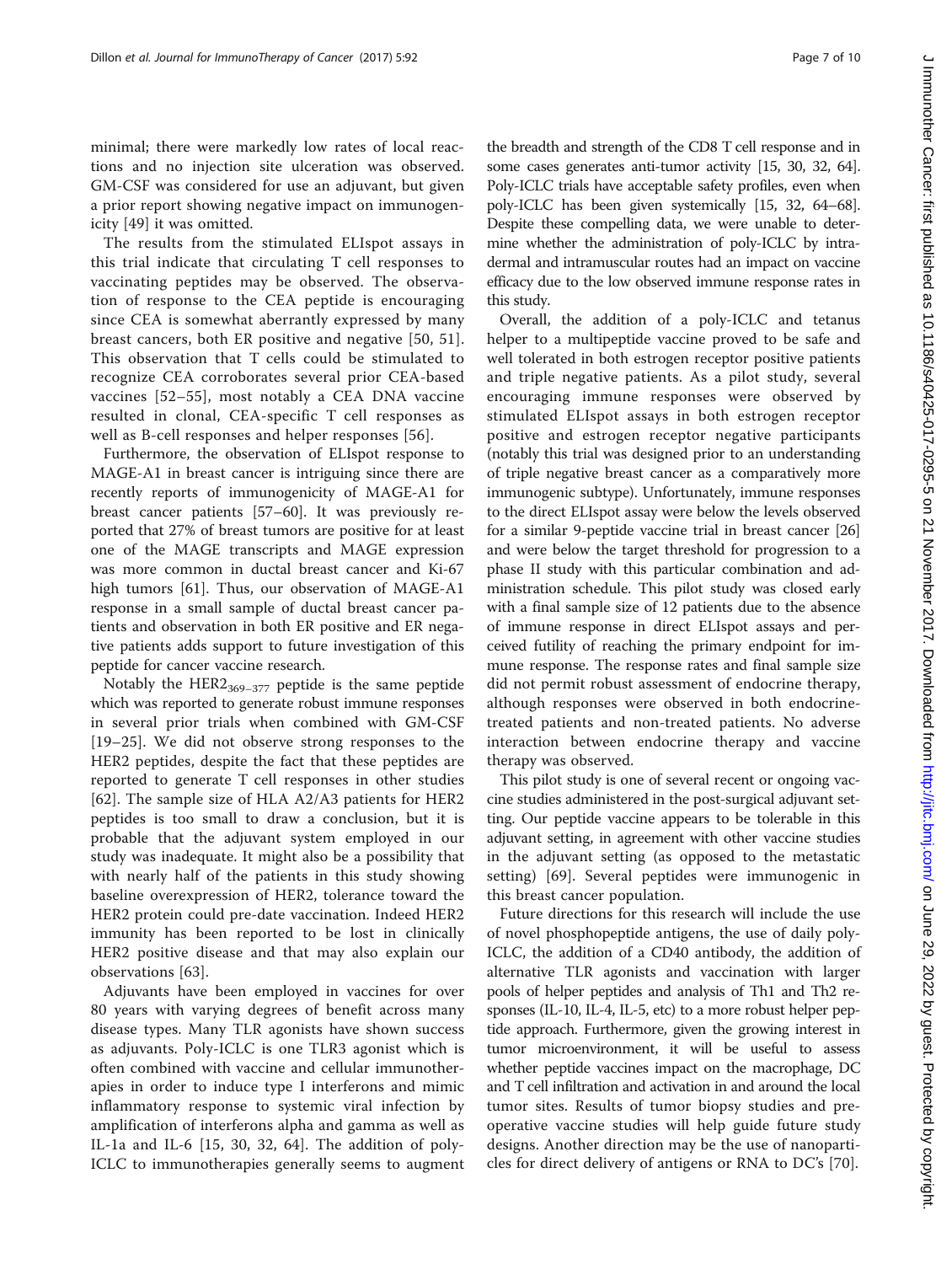### <span id="page-7-0"></span>Conclusion

This pilot study of immunogenicity of a TLR3 agonist in combination with helper T cell stimulation as adjuvants to traditional class I peptides showed that novel adjuvants can be safely combined with multi-peptide vaccines in the high risk breast cancer setting. Furthermore, the specific peptides to CEA and MAGE-A1 were shown to be immunogenic in this population. The administration of vaccines in estrogen receptor positive patients was shown to be feasible and safe. Some of the estrogen receptor positive patients were able to generate T cells response to peptide vaccines. The design of future breast cancer peptide studies should optimize the use of TLR agonists, IFA, nanoparticles and helper peptides and should further examine the tumor microenvironment in molding the response or lack of response to peptide vaccines.

### Additional file

[Additional file 1:](dx.doi.org/10.1186/s40425-017-0295-5) Supplemental Data. (DOCX 68 kb)

### Abbreviations

BB-IND: Biologic based investigational new drug; DC: dendritic cell; GMP: Good manufacturing practice; ID: Intradermal; IFA: Incomplete Freund's Adjuvant; IM: Intramuscular; MHC: Major histocompatibility complex; PBMC: peripheral blood mononuclear cells; TLR: Toll like receptor; TLR3: Toll like receptor 3

### Acknowledgments

The authors thank the Biorepository and Tissue Research Facility for technical assistance with assays. We appreciate the work of Marilise Berniger and Carmel Nail for administering vaccines and managing patient toxicities. Appreciation also goes to clinical research coordinators Kristy Scott, Emily Hall, and Jessica Zareno. Dr. Andres Salazar is thanked for technical guidance on use of Poly-ICLC.

### Prior presentation

Society for Immunotherapy of Cancer Annual Meeting; November 9–13; National Harbor, MD, USA; Poster presentation (abstract number: 358).

### Funding

Support for this work was provided by the University of Virginia Cancer Center Support Grant (NIH/National Cancer Institute P30 CA44579: Clinical Trials Office, Biorepository and Tissue Research Facility, Flow Cytometry Core, Biomolecular Core Facility, Biostatistics Shared Resource). Additional philanthropic support was provided by Alice and Bill Goodwin and the Commonwealth Foundation for Cancer Research. Support was also provided by the Ludwig Cancer Institute which provided the Poly-ICLC agent.

### Availability of data and materials

The datasets used and analyzed during the current study available from the corresponding author on request.

### Authors' contributions

PMD designed the trial, enrolled patients, analyzed data and drafted the manuscript. DRB helped design the trial and enrolled patients and analyzed data. KAC-B designed the trial, collected data and analyzed data. CLS designed the trial, analyzed data, performed vaccine preparation and quality control and co-wrote the manuscript. EHH consented patients and collected samples. GRP and MSS were the biostatisticians who analyzed data and helped with manuscript preparation. KTS performed vaccine preparation and quality control and performed elispot assays. CJN consented, enrolled and administered the vaccines. All authors read and approved the final version.

### Ethics approval and consent to participate

All patients provided written informed consent. The protocol was approved by the institutional review boards or ethics committees of the University of Virginia. The study was conducted in accordance with declaration of Helsinki with good clinical practice as defined by the International Conference on Harmonization.

### Consent for publication

Not applicable.

### Competing interests

Dr. Slingluff serves as an external advisor for Immatics, and as PI for the MAVIS vaccine trial run by Polynoma. UVA receives funds from those roles. Dr. Slingluff receives licensing payments for patents on peptides used in vaccines, but not for ones in this vaccine. Dr. Dillon has received research funding on behalf of his institution from Merck Pharmaceuticals, Novartis Pharmaceuticals, Eli Lilly and Company, and Pfizer Pharmaceuticals.

### Publisher's Note

Springer Nature remains neutral with regard to jurisdictional claims in published maps and institutional affiliations.

### Received: 21 December 2016 Accepted: 18 October 2017 Published online: 21 November 2017

### References

- 1. Nanda R, Chow LQ, Dees EC, Berger R, Gupta S, Geva R, et al. Pembrolizumab in patients with advanced triple-negative breast cancer: phase Ib KEYNOTE-012 study. J Clin Oncol. 2016;34(21):2460–7.
- 2. Emens L, Adams S, Loi S, Schmid P, Schneeweiss A, Rugo H et al. A phase III randomized trial of atezolizumab in combination with nab-paclitaxel as first line therapy for patients with metastatic triple-negative breast cancer (mTNBC). Cancer res 76[4s]. 2-15-2016. Ref Type: Abstract.
- 3. Antonilli M, Rahimi H, Visconti V, Napoletano C, Ruscito I, Zizzari IG, et al. Triple peptide vaccination as consolidation treatment in women affected by ovarian and breast cancer: clinical and immunological data of a phase I/II clinical trial. Int J Oncol. 2016;48(4):1369–78.
- 4. Disis ML, Gad E, Herendeen DR, Lai VP, Park KH, Cecil DL, et al. A multiantigen vaccine targeting neu, IGFBP-2, and IGF-IR prevents tumor progression in mice with preinvasive breast disease. Cancer Prev Res (Phila). 2013;6(12):1273–82.
- 5. Mittendorf EA, Ardavanis A, Litton JK, Shumway NM, Hale DF, Murray JL, et al. Primary analysis of a prospective, randomized, single-blinded phase II trial evaluating the HER2 peptide GP2 vaccine in breast cancer patients to prevent recurrence. Oncotarget. 2016;7(40):66192–201.
- 6. Mittendorf EA, Ardavanis A, Symanowski J, Murray JL, Shumway NM, Litton JK, et al. Primary analysis of a prospective, randomized, single-blinded phase II trial evaluating the HER2 peptide AE37 vaccine in breast cancer patients to prevent recurrence. Ann Oncol. 2016;27(7):1241–8.
- 7. Koski GK, Koldovsky U, Xu S, Mick R, Sharma A, Fitzpatrick E, et al. A novel dendritic cell-based immunization approach for the induction of durable Th1-polarized anti-HER-2/neu responses in women with early breast cancer. J Immunother. 2012;35(1):54–65.
- 8. Hunter TB, Alsarraj M, Gladue RP, Bedian V, Antonia SJ. An agonist antibody specific for CD40 induces dendritic cell maturation and promotes autologous anti-tumour T-cell responses in an in vitro mixed autologous tumour cell/lymph node cell model. Scand J Immunol. 2007;65(5):479–86.
- 9. Murphy WJ, Welniak L. Back T, Hixon J, Subleski J, Seki N et al. synergistic anti-tumor responses after administration of agonistic antibodies to CD40 and IL-2: coordination of dendritic and CD8+ cell responses. J Immunol. 2003;170(5):2727–33.
- 10. Vonderheide RH, Flaherty KT, Khalil M, Stumacher MS, Bajor DL, Hutnick NA, et al. Clinical activity and immune modulation in cancer patients treated with CP-870,893, a novel CD40 agonist monoclonal antibody. J Clin Oncol. 2007;25(7):876–83.
- 11. Slingluff CL, Petroni GR, Smolkin ME, Chianese-Bullock KA, Smith K, Murphy C, et al. Immunogenicity for CD8+ and CD4+ T cells of 2 formulations of an incomplete freund's adjuvant for multipeptide melanoma vaccines. J Immunother. 2010;33(6):630–8.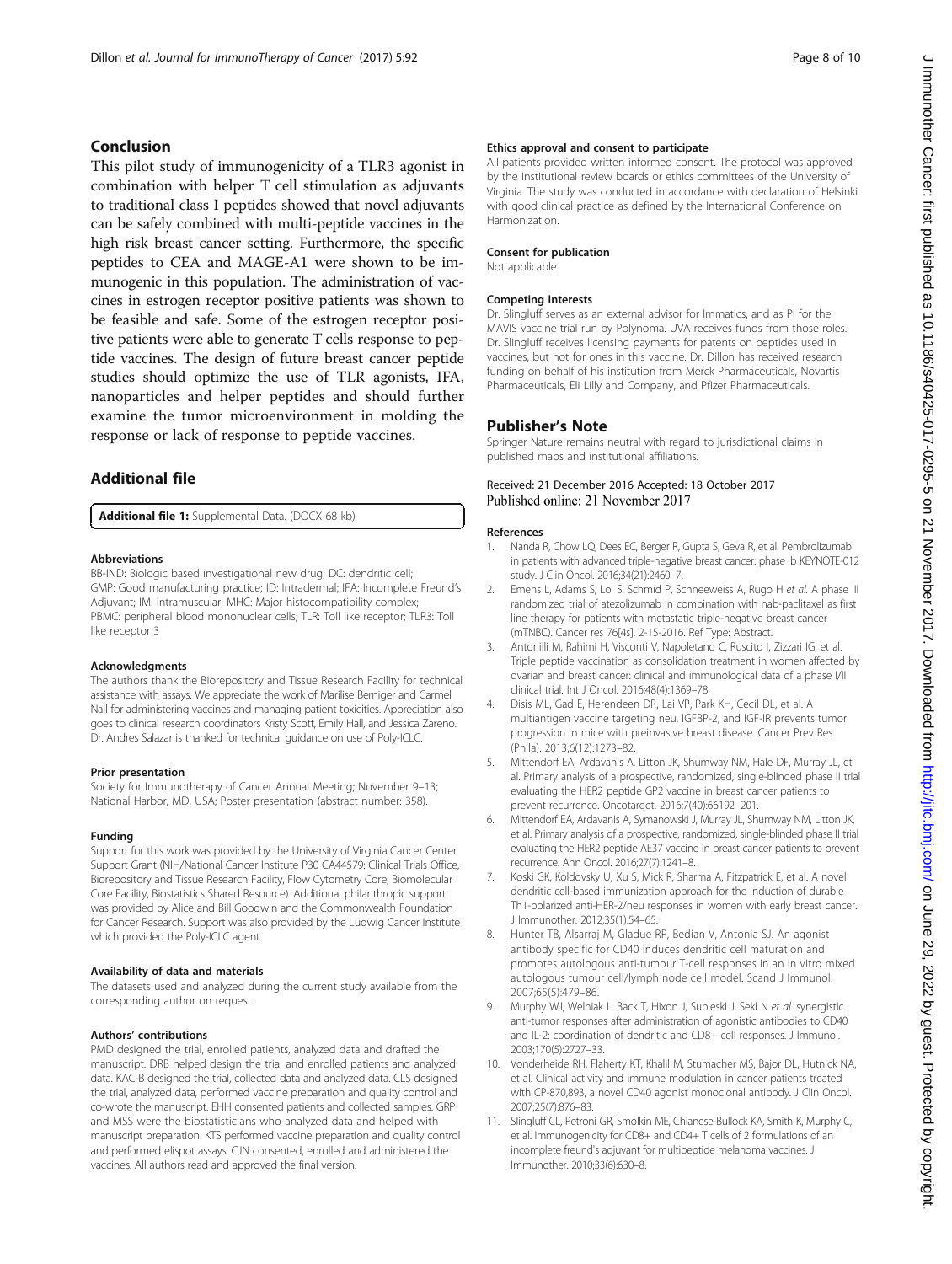- <span id="page-8-0"></span>12. Slingluff CL Jr, Yamshchikov G, Neese P, Galavotti H, Eastham S, Engelhard VH, et al. Phase I trial of a melanoma vaccine with gp100(280-288) peptide and tetanus helper peptide in adjuvant: immunologic and clinical outcomes. Clin Cancer Res. 2001;7(10):3012–24.
- 13. Wick DA, Martin SD, Nelson BH, Webb JR. Profound CD8+ T cell immunity elicited by sequential daily immunization with exogenous antigen plus the TLR3 agonist poly(I:C). Vaccine. 2011;29(5):984–93.
- 14. Chang BA, Cross JL, Najar HM, Dutz JP. Topical resiquimod promotes priming of CTL to parenteral antigens. Vaccine. 2009;27(42):5791–9.
- 15. Giantonio BJ, Hochster H, Blum R, Wiernik PH, Hudes GR, Kirkwood J, et al. Toxicity and response evaluation of the interferon inducer poly ICLC administered at low dose in advanced renal carcinoma and relapsed or refractory lymphoma: a report of two clinical trials of the eastern cooperative oncology group. Investig New Drugs. 2001;19(1):89–92.
- 16. Schneider LP, Schoonderwoerd AJ, Moutaftsi M, Howard RF, Reed SG, de Jong EC, et al. Intradermally administered TLR4 agonist GLA-SE enhances the capacity of human skin DCs to activate T cells and promotes emigration of Langerhans cells. Vaccine. 2012;30(28):4216–24.
- 17. Salazar E, Zaremba S, Arlen PM, Tsang KY, Schlom J. Agonist peptide from a cytotoxic t-lymphocyte epitope of human carcinoembryonic antigen stimulates production of tc1-type cytokines and increases tyrosine phosphorylation more efficiently than cognate peptide. Int J Cancer. 2000;85(6):829–38.
- 18. Tsang KY, Zaremba S, Nieroda CA, Zhu MZ, Hamilton JM, Schlom J. Generation of human cytotoxic T cells specific for human carcinoembryonic antigen epitopes from patients immunized with recombinant vaccinia-CEA vaccine. J Natl Cancer Inst. 1995;87(13):982–90.
- 19. Mittendorf EA, Clifton GT, Holmes JP, Schneble E, Van ED, Ponniah S, et al. final report of the phase I/II clinical trial of the E75 (nelipepimut-S) vaccine with booster inoculations to prevent disease recurrence in high-risk breast cancer patients. Ann Oncol. 2014;25(9):1735–42.
- 20. Schneble EJ, Berry JS, Trappey FA, Clifton GT, Ponniah S, Mittendorf E, et al. The HER2 peptide nelipepimut-S (E75) vaccine (NeuVax) in breast cancer patients at risk for recurrence: correlation of immunologic data with clinical response. Immunotherapy. 2014;6(5):519–31.
- 21. Mittendorf EA, Clifton GT, Holmes JP, Clive KS, Patil R, Benavides LC, et al. Clinical trial results of the HER-2/neu (E75) vaccine to prevent breast cancer recurrence in high-risk patients: from US military cancer institute clinical trials group study I-01 and I-02. Cancer. 2012;118(10):2594–602.
- 22. Benavides LC, Gates JD, Carmichael MG, Patil R, Holmes JP, Hueman MT, et al. The impact of HER2/neu expression level on response to the E75 vaccine: from U.S. military cancer institute clinical trials group study I-01 and I-02. Clin Cancer Res. 2009;15(8):2895–904.
- 23. Holmes JP, Gates JD, Benavides LC, Hueman MT, Carmichael MG, Patil R, et al. Optimal dose and schedule of an HER-2/neu (E75) peptide vaccine to prevent breast cancer recurrence: from US military cancer institute clinical trials group study I-01 and I-02. Cancer. 2008;113(7):1666–75.
- 24. Mittendorf EA, Holmes JP, Ponniah S, Peoples GE. The E75 HER2/neu peptide vaccine. Cancer Immunol Immunother. 2008;57(10):1511–21.
- 25. Peoples GE, Holmes JP, Hueman MT, Mittendorf EA, Amin A, Khoo S, et al. Combined clinical trial results of a HER2/neu (E75) vaccine for the prevention of recurrence in high-risk breast cancer patients: U.S. military cancer institute clinical trials group study I-01 and I-02. Clin Cancer Res. 2008;14(3):797–803.
- 26. Brenin D, Chianese-Bullock K, Petroni G. Evaluation of the safety and immunogenicity of a multiple synthetic peptide vaccine in patients with advanced breast cancer. J Clin Oncol 28[15s]. 6–4-2010. Ref Type: Abstract.
- 27. Hailemichael Y, Overwijk WW. Cancer vaccines: trafficking of tumor-specific T cells to tumor after therapeutic vaccination. Int J Biochem Cell Biol. 2014;53:46–50.
- 28. Hailemichael Y, Overwijk WW. Peptide-based anticancer vaccines: the making and unmaking of a T-cell graveyard. Oncoimmunology. 2013;2(7):e24743.
- 29. Hailemichael Y, Dai Z, Jaffarzad N, Ye Y, Medina MA, Huang XF, et al. Persistent antigen at vaccination sites induces tumor-specific CD8(+) T cell sequestration, dysfunction and deletion. Nat Med. 2013;19(4):465–72.
- 30. Butowski N, Lamborn KR, Lee BL, Prados MD, Cloughesy T, Deangelis LM, et al. A north American brain tumor consortium phase II study of poly-ICLC for adult patients with recurrent anaplastic gliomas. J Neuro-Oncol. 2009; 91(2):183–9.
- 31. Rapoport AP, Aqui NA, Stadtmauer EA, Vogl DT, YY X, Kalos M, et al. Combination immunotherapy after ASCT for multiple myeloma using MAGE-A3/poly-ICLC immunizations followed by adoptive transfer of vaccineprimed and costimulated autologous T cells. Clin Cancer Res. 2014;20(5):1355-65.
- 32. Tsuji T, Sabbatini P, Jungbluth AA, Ritter E, Pan L, Ritter G, et al. Effect of Montanide and poly-ICLC adjuvant on human self/tumor antigen-specific CD4+ T cells in phase I overlapping long peptide vaccine trial. Cancer Immunol Res. 2013;1(5):340–50.
- 33. Slingluff CL, Jr., Petroni GR, Yamshchikov GV, Barnd DL, Eastham S, Galavotti H et al. Clinical and immunologic results of a randomized phase II trial of vaccination using four melanoma peptides either administered in granulocytemacrophage colony-stimulating factor in adjuvant or pulsed on dendritic cells. J Clin Oncol 2003; 21(21): 4016–4026.
- 34. Slingluff CL, Jr., Petroni GR, Yamshchikov GV, Hibbitts S, Grosh WW, Chianese-Bullock KA et al. Immunologic and clinical outcomes of vaccination with a multiepitope melanoma peptide vaccine plus low-dose interleukin-2 administered either concurrently or on a delayed schedule. J Clin Oncol 2004; 22(22): 4474–4485.
- 35. Slingluff CL Jr, Petroni GR, Chianese-Bullock KA, Smolkin ME, Hibbitts S, Murphy C, et al. Immunologic and clinical outcomes of a randomized phase II trial of two multipeptide vaccines for melanoma in the adjuvant setting. Clin Cancer Res. 2007;13(21):6386–95.
- 36. Yamshchikov GV, Barnd DL, Eastham S, Galavotti H, Patterson JW, Deacon DH, et al. Evaluation of peptide vaccine immunogenicity in draining lymph nodes and peripheral blood of melanoma patients. Int J Cancer. 2001;92(5):703–11.
- 37. Slingluff CL, Jr., Petroni GR, Olson WC, Smolkin ME, Ross MI, Haas NB et al. Effect of granulocyte/macrophage colony-stimulating factor on circulating CD8+ and CD4+ T-cell responses to a multipeptide melanoma vaccine: outcome of a multicenter randomized trial. Clin Cancer Res 2009; 15(22): 7036–7044.
- 38. Chianese-Bullock KA, Irvin WP Jr, Petroni GR, Murphy C, Smolkin M, Olson WC, et al. A multipeptide vaccine is safe and elicits T-cell responses in participants with advanced stage ovarian cancer. J Immunother. 2008;31(4):420–30.
- 39. Soysal SD, Tzankov A, Muenst SE. Role of the tumor microenvironment in breast cancer. Pathobiology. 2015;82(3–4):142–52.
- 40. Chianese-Bullock KA, Pressley J, Garbee C, Hibbitts S, Murphy C, Yamshchikov G, et al. MAGE-A1-, MAGE-A10-, and gp100-derived peptides are immunogenic when combined with granulocyte-macrophage colonystimulating factor and montanide ISA-51 adjuvant and administered as part of a multipeptide vaccine for melanoma. J Immunol. 2005;174(5): 3080–6.
- 41. Slingluff CL Jr, Petroni GR, Yamshchikov GV, Barnd DL, Eastham S, Galavotti H, et al. Clinical and immunologic results of a randomized phase II trial of vaccination using four melanoma peptides either administered in granulocytemacrophage colony-stimulating factor in adjuvant or pulsed on dendritic cells. J Clin Oncol. 2003;21(21):4016–26.
- 42. Slingluff CL Jr, Petroni GR, Yamshchikov GV, Hibbitts S, Grosh WW, Chianese-Bullock KA, et al. Immunologic and clinical outcomes of vaccination with a multiepitope melanoma peptide vaccine plus low-dose interleukin-2 administered either concurrently or on a delayed schedule. J Clin Oncol. 2004;22(22):4474–85.
- 43. Luheshi NM, Coates-Ulrichsen J, Harper J, Mullins S, Sulikowski MG, Martin P, et al. Transformation of the tumour microenvironment by a CD40 agonist antibody correlates with improved responses to PD-L1 blockade in a mouse orthotopic pancreatic tumour model. Oncotarget. 2016;7(14):18508–20.
- 44. Soong RS, Song L, Trieu J, Lee SY, He L, Tsai YC, et al. Direct T cell activation via CD40 ligand generates high avidity CD8+ T cells capable of breaking immunological tolerance for the control of tumors. PLoS One. 2014;9(3):e93162.
- 45. Wong R, Lau R, Chang J, Kuus-Reichel T, Brichard V, Bruck C, et al. Immune responses to a class II helper peptide epitope in patients with stage III/IV resected melanoma. Clin Cancer Res. 2004;10(15):5004–13.
- 46. Harris RC, Chianese-Bullock KA, Petroni GR, Schaefer JT, Brill LB, Molhoek KR, et al. The vaccine-site microenvironment induced by injection of incomplete Freund's adjuvant, with or without melanoma peptides. J Immunother. 2012;35(1):78–88.
- 47. Salerno EP, Shea SM, Olson WC, Petroni GR, Smolkin ME, McSkimming C, et al. Activation, dysfunction and retention of T cells in vaccine sites after injection of incomplete Freund's adjuvant, with or without peptide. Cancer Immunol Immunother. 2013;62(7):1149–59.
- Soeda A, Morita-Hoshi Y, Kaida M, Wakeda T, Yamaki Y, Kojima Y, et al. Long-term administration of Wilms tumor-1 peptide vaccine in combination with gemcitabine causes severe local skin inflammation at injection sites. Jpn J Clin Oncol. 2010;40(12):1184–8.